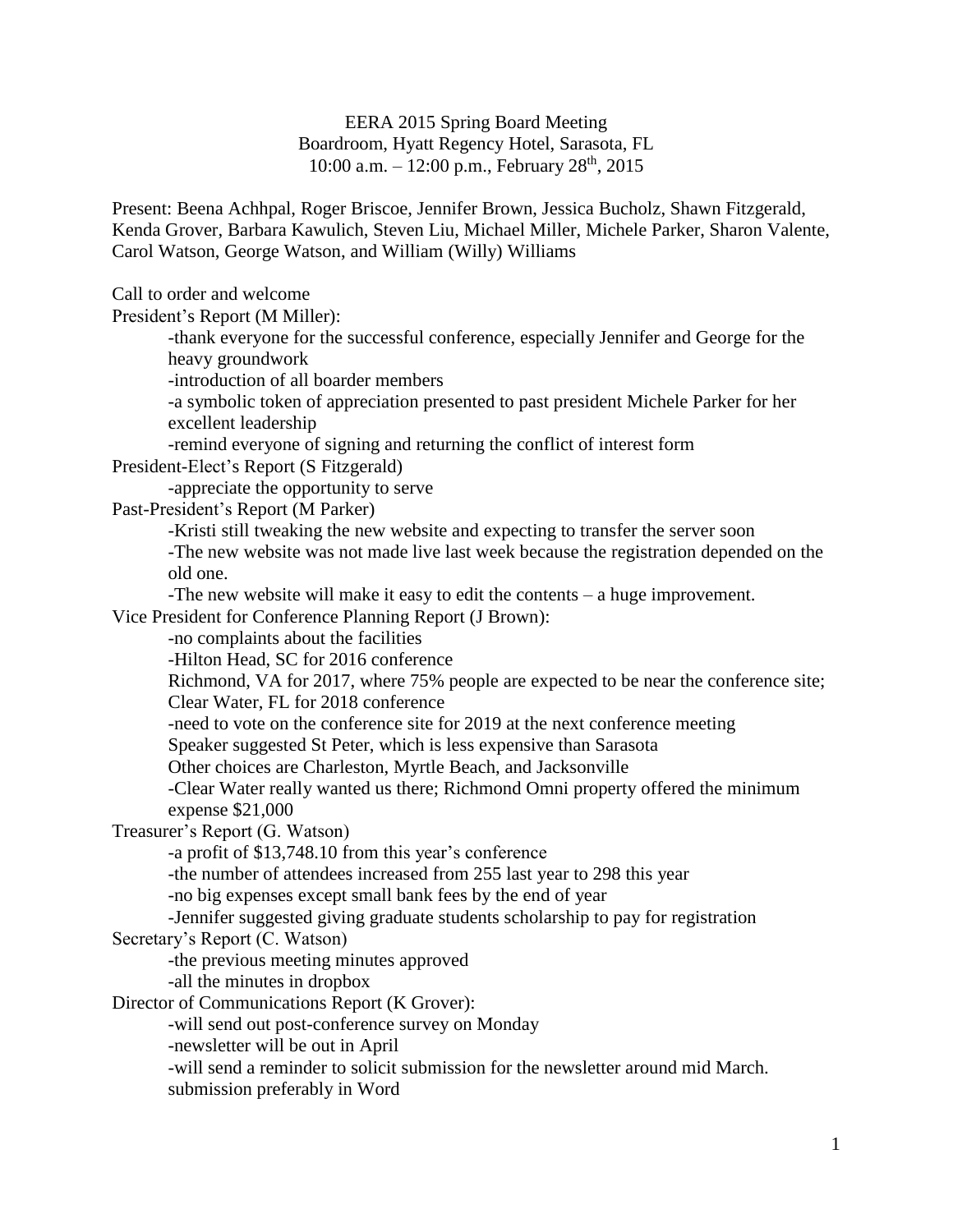-two additional issues expected in fall and January

-need to update the directory of officers on the web site, possibly with a group photo and photos of awards

-Willy and Sharon suggested setting up a social media outlet, a facebook page, or possibly twitter for graduate students and facebook for other professionals

Director of Student Services (J Brown and M Parker)

- 3-minute thesis competition held at the conference

-some graduate students could not attend, need to get the word out

- a tie for the 1<sup>st</sup> place this time, but in the future there should be one winner and one runner-up

Director of Divisions (W Williams)

-continue to work on the list

-10 signatures required for establishing a SIG

-fee charge for SIG allowed under by-law, \$5 charge maybe a good way to show investment in the topic beyond a signature

-need to figure out whether ten emails are appropriate for signatures. a proposal in order Director of Conference Special Programs (S Valente)

- a list of proposed programs including workshops on database use, grant writing, online education, survey analysis, and institutional research

-need to determine fee structures for workshops and timing (i.e., pre or post conference workshops)

-send feedback to Sharon

Director of Hospitality (R Briscoe)

-consider setting up a hospitality room with coffee, internet, and, possibly a host for new comers at EERA conference

JRE Editor's Report (B Kawulich)

-journal reviewers include experts and novice (e.g., graduate students)

-there is a high fee for acquiring article DOI. ISSN also costs but seems necessary for cataloguing. expect a cost proposal at the summer meeting

-add book reviews and methodological articles (e.g., discourse analysis) to the scope of the journal

Director of Awards and Sponsorships (J Bucholz)

-Consortium of State and Regional Educational Research Associations (SRERA) offered to include an EERA representative at the AERA exhibit booth for \$200.

-Mike motioned that we pay SRERA \$200 to send Shawn to represent us at AERA. The motion was seconded and approved.

-deadline for the EERA best paper is right now at the end of conference

## Old Business

-Mike works on the refund policy, which will be on the agenda of the summer board meeting

-nomination for lifetime achievement needs to be made before the summer meeting -discussion and then consensus on including undergraduates at the conference

- setting a goal of increasing membership to 500

New Business

-board meetings in spring, summer, and fall. Last year, the board met at the conference in spring, through skyped in the summer, and at Jennifer's house in the fall.